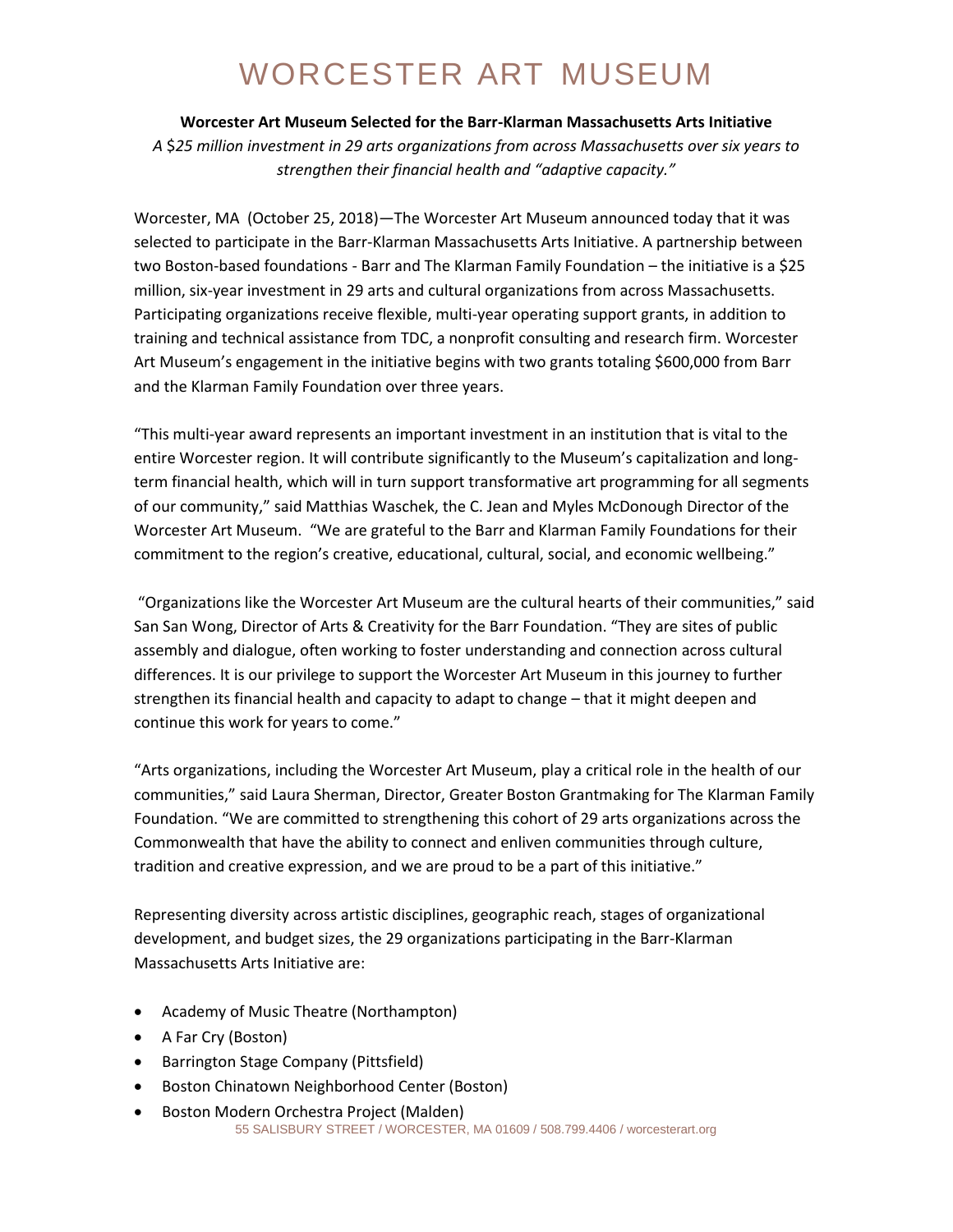# WORCESTER ART MUSEUM

- Cape Ann Museum (Gloucester)
- Community Access to the Arts (Great Barrington)
- Community Art Center (Cambridge)
- Community Music School of Springfield (Springfield)
- Company One Theatre (Boston)
- The Dance Complex (Cambridge)
- Design Museum Boston (Boston)
- Double Edge Theatre (Ashfield)
- Eliot School of Fine & Applied Arts (Boston)
- Featherstone Center for the Arts (Martha's Vineyard)
- Fitchburg Art Museum (Fitchburg)
- Mahaiwe Performing Arts Center (Great Barrington)
- Merrimack Repertory Theatre (Lowell)
- New Bedford Art Museum/ArtWorks! (New Bedford)
- New Bedford Symphony Orchestra (New Bedford)
- Norman Rockwell Museum (Stockbridge)
- Now + There (Boston)
- Payomet Performing Arts Center (North Truro)
- Provincetown Art Association and Museum (Provincetown)
- Raw Art Works (Lynn)
- The Record Co. (Boston)
- SpeakEasy Stage (Boston)
- Worcester Art Museum (Worcester)
- Zeiterion Theatre (New Bedford)

The Worcester Art Museum and each participant in this initiative will receive multi-year, unrestricted operating grants. Additionally, through a grant to TDC, a nationally recognized nonprofit consulting and research group, organizations will also receive customized training and technical assistance, and be eligible for supplemental funds for targeted research, capacity building, and/or pilot projects. Last week, the foundations made the first set of three-year grants under the new initiative, marking the beginning of what is expected to be a six-year journey of learning, collaboration, and growth.

For more information about the Barr-Klarman Massachusetts Arts Initiative page, including the ideas underlying the effort, key elements of the experience for participating organizations, selection criteria, and evaluation findings, visi[t https://www.barrfoundation.org/news](https://www.barrfoundation.org/news)

### **About Worcester Art Museum**

Founded in 1896, the Worcester Art Museum's encyclopedic 38,000 piece collection covers 51 centuries of art. Highlights include the Medieval Chapter House, Renaissance Court, and Worcester Hunt Mosaic, as well as the recently integrated John Woodman Higgins Armory